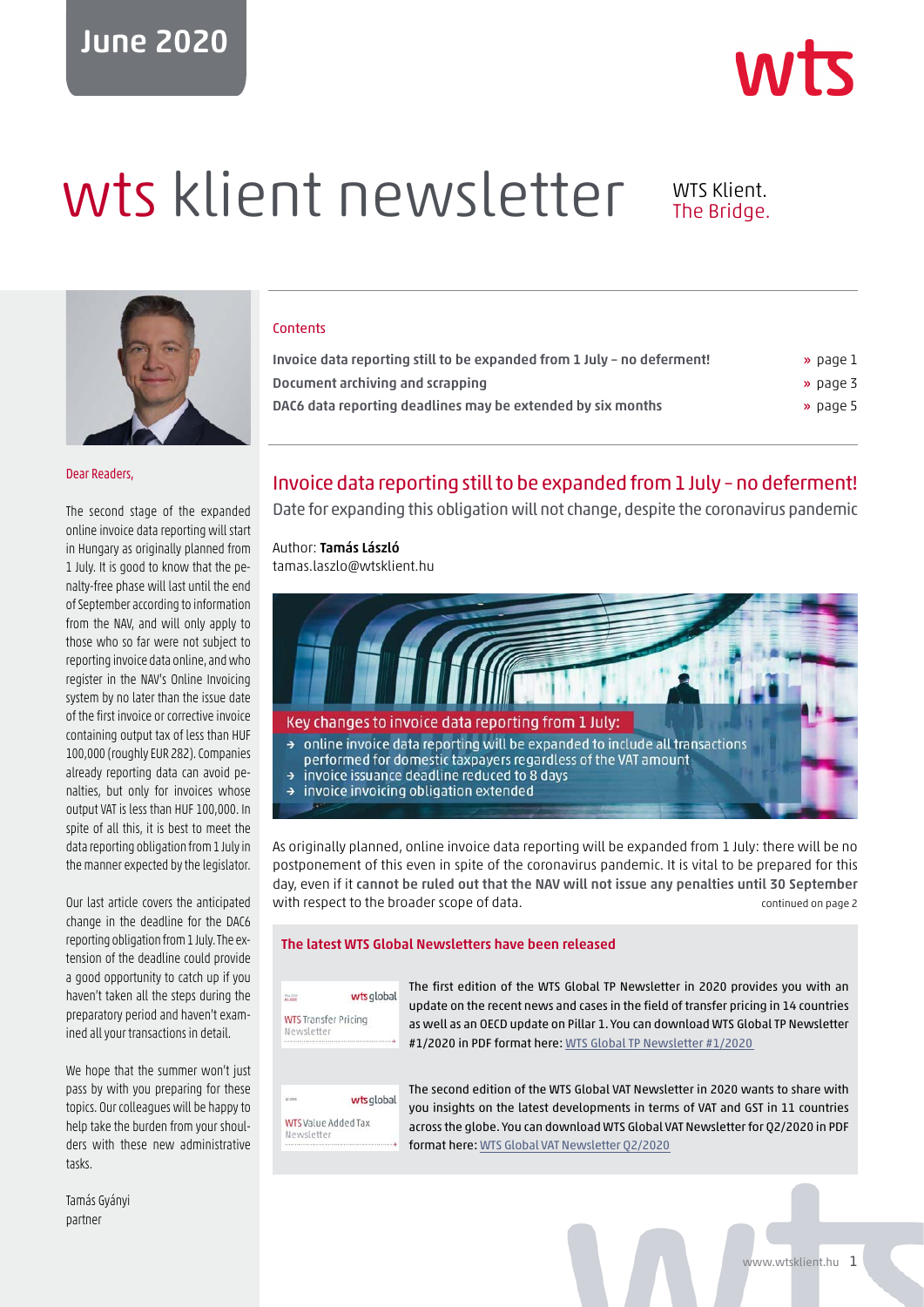So what are we talking about here exactly? As we previously [dis](https://wtsklient.hu/en/2018/06/15/online-invoicing-live-system/)[cussed](https://wtsklient.hu/en/2018/06/15/online-invoicing-live-system/) in detail, online invoice data reporting was introduced in Hungary in July 2018, which meant the automatic online reporting by invoicing software, without human intervention, of data on invoices issued by taxpayers to other taxpayers, and the recording of handwritten invoices in the same system. However, there are currently thresholds to the reporting obligation: the rule only applies to invoices that include VAT of at least HUF 100,000 (roughly EUR 282).

We have also [reported](https://wtsklient.hu/en/2020/03/23/online-data-reporting-obligation-for-invoicing/) in detail about the already implemented and planned changes regarding invoice data reporting, such as the XSD structure used by invoicing software programmes which changed from 1 April, and how the system will change from 1 July and from 1 January 2021. In this article we would like to remind you of the main changes taking effect from 1 July.

#### **Invoice data reporting threshold**

**From 1 July** the afore-mentioned **threshold will drop from HUF 100,000 to 0**, which essentially means that after 30 June, all invoices issued to domestic taxpayers (on products/services with Hungarian place of supply) must be reported to the National Tax and Customs Administration (NAV), **even if the transaction is subject to the reverse-charge mechanism in Hungary or is VAT exempt**.

While this only means setting the HUF 100,000 threshold to zero in the invoicing software for most companies, there will be many entities for whom the VAT on their issued invoices fell short of the threshold so far, or their activity meant that they did not have to issue VAT invoices. (For example, companies trading in agricultural goods, most of whom issue invoices under the reverse-charge mechanism.) These companies generally used handwritten invoices (printed block of invoices) if from time to time they had to issue their taxpaying customers with invoices that had VAT in excess of HUF 100,000. In their case, abolishing the threshold brings a significant change, and what is more, they have to register in the NAV's system for this and learn phrases such as replacement key, signature key or technical ID. They also have to check whether the invoicing software they use is capable of handling

the changes. **Companies that only invoice private individuals (not taxpayers)** are getting a little more time as they only have to **ensure compliance with the invoice data reporting obligation from 1 January 2021**.

#### **Time for issuing invoices**

The time earmarked for issuing invoices from the date of performance will fall **from 15 days to 8 days** from 1 July. However, this amendment will apply for the first time to invoices with a performance date of after 30 June 2020.

#### **Inclusion of tax number**

From 1 July, invoices must also include the tax number of the domestic taxpayer buying the product or service, more precisely: **the invoice must contain the first 8 digits of the taxpaying customer's tax number** – regardless of the amount of output VAT on the invoice. Consequently, the provision of the VAT Act that relates to the [mandatory content of invoices](https://wtsklient.hu/en/2019/09/24/invoices/) has also changed.

Again, this amendment will only apply for invoices with a performance date of after 30 June 2020. If, after 1 July, you accept an invoice subject to the rules on ordinary taxation that does not include the first 8 digits of your tax number, then you can deduct the tax, but only if the performance date is prior to 1 July and the amount of output VAT does not exceed HUF 100,000.

It is important to note that **for reverse-charge invoices the entire tax number (11 digits) must be stated** on the invoice.

#### **Expansion of invoice-issuing obligation**

From 1 July the following tax-exempt activities **will no longer be exempt from issuing invoices**:

- **→** other education,
- **→** health-care services not performed as a public service,
- **→** activities performed by dentists and dental technicians,
- **→** services of cooperating groups,
- → real estate sales. continued on page 3



#### **WTS Klient awarded title of Reliable Employer again**

The German-Hungarian Chamber of Industry and Commerce has awarded WTS Klient Hungary in 2020 for the second time the title of "Reliable Employer" based on the company's HR [management practices. This is awarded by the jury to companies that are exemplary in looking](https://wtsklient.hu/en/2020/06/08/reliable-employer-2020-2021/) after their employees' working and living conditions. Click for more details!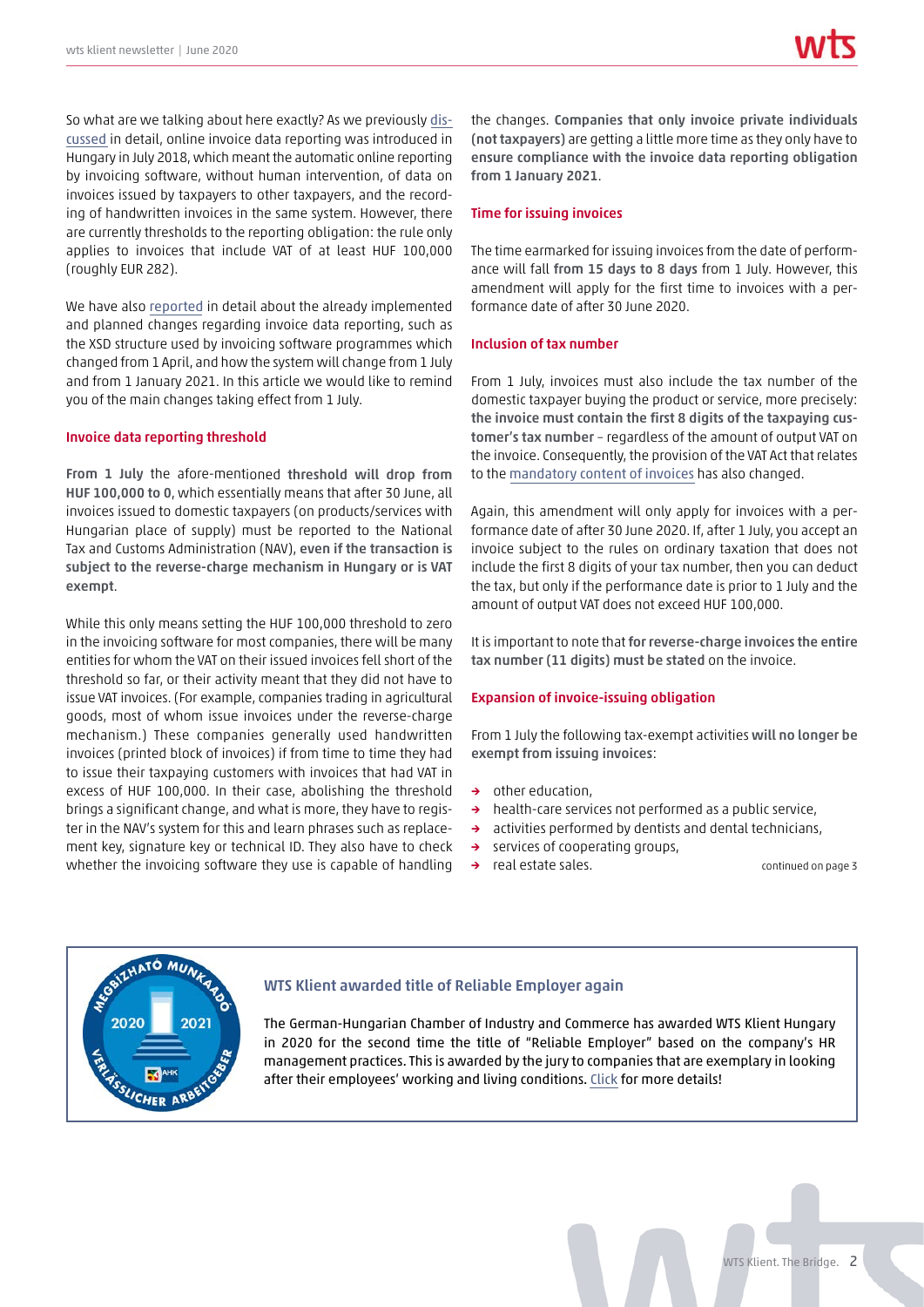#### **New NAV development**

Keeping with the times, or perhaps even getting ahead of the times, the NAV has **developed a mobile telephone application for invoice issuing**, which could complement the NAV Online Invoice system if invoices are not issued using own invoicing software. This application is already available for downloading, it is completely free and has various functions, such as issuing, modifying and invalidating invoices and prepayment invoices, the automatic performance of invoice data reporting, electronic invoicing, handling partner and product master data, as well as querying outgoing and incoming invoices. Hopefully this will do away with the need for handwritten invoices in many cases, along with the extra administration associated with this.

#### **IT / Business Automation**

For companies struggling with this topic we recommend the services of [WTS Business Automation Kft.](https://wtsklient.hu/en/services/it-business-automation/) This business line of ours offers support for invoicing software that does not yet have the required data reporting function ensuring compliance with Hungarian laws and regulations, and for developing and operating other solutions related to invoice data reporting. Feel free to contact us.

#### **→ Our expert**



#### **Tamás László** senior manager Telephone: +36 1 887 3748 tamas.laszlo@wtsklient.hu

#### **Education**

- **»** economist
- **»** certified tax advisor
- **»** certified value added tax expert

#### **Specialisations**

- **»** tax advisory
- **»** value added tax planning
- **»** tax authority inspections
- **»** reviews of transfer pricing
- documentation obligations **»** due diligence reviews

#### **Languages**

Hungarian, German, English

#### **Latest publications**

- **»** Changes to VAT in Hungarian [summer tax law amendments](https://wtsklient.hu/en/2019/07/30/changes-to-vat/)
- **»** [Changes to tax-exempt status](https://wtsklient.hu/en/2019/03/19/export-freight/) of export freight
- **»** VAT reclaim Turkish and [Serbian VAT will be reclaim](https://wtsklient.hu/en/2018/09/18/vat-reclaim-turkish-and-serbian-vat-will-be-reclaimable/)able

- --

#### Document archiving and scrapping

Guide through the labyrinth of legislation

#### Author: **Andrea Pásztor** andrea.pasztor@wtsklient.hu



How long do you have to keep certain documents and accounting documents? What do you have to archive on paper, and what electronically? What happens if different regulations prescribe different rules? In our article we have gathered together what is essential to know about document archiving for Hungarian entities.

These days, with the growing number of documents managed electronically, it is particularly vital how to handle original documents properly.Without doubt, the future of document archiving**lies in electronic archiving**, and with the spread of digitalisation Hungarian companies are looking for more and more efficient solutions to reduce the time and money spent on storing documents.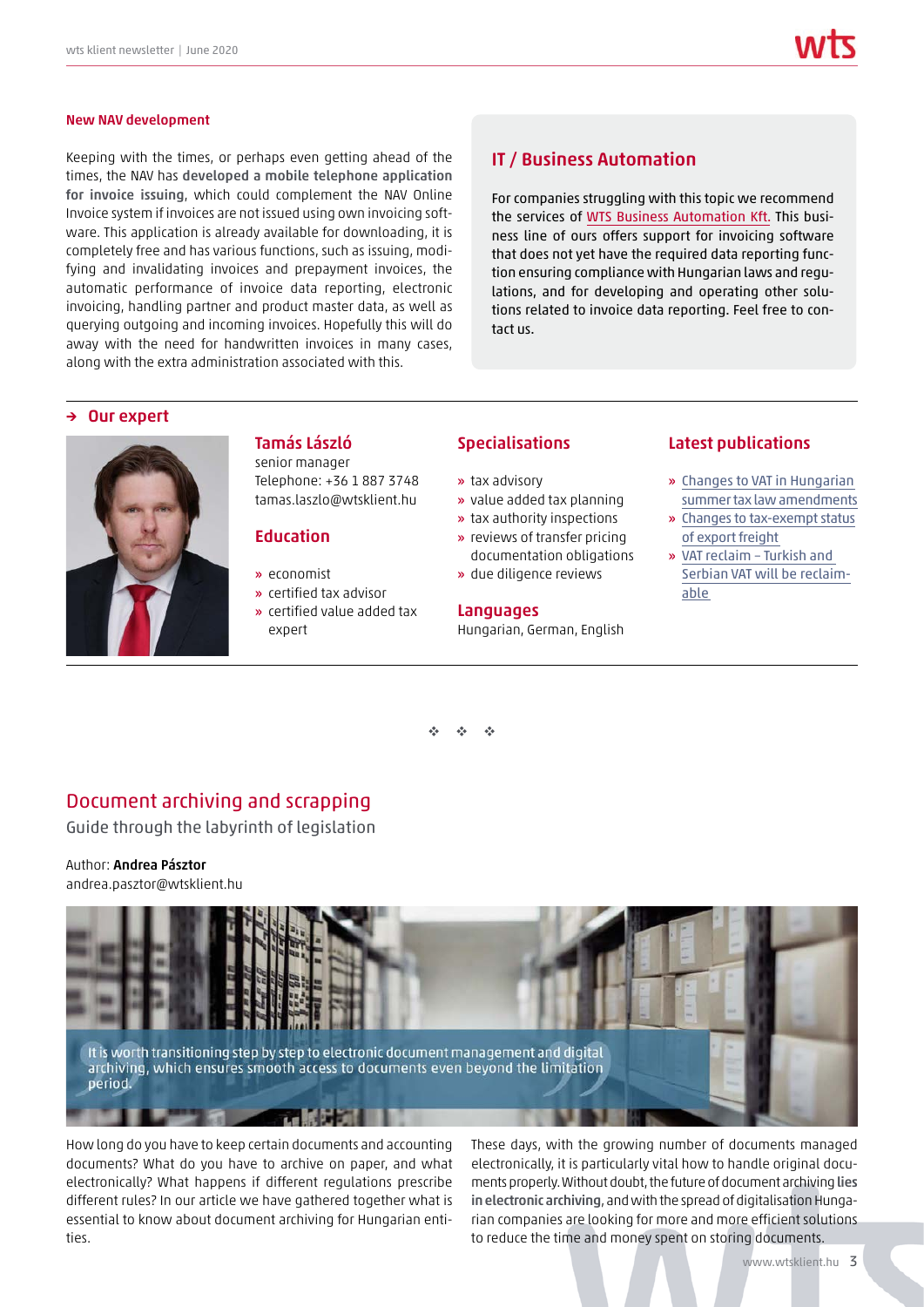#### **Document archiving in accordance with different legislation**

Document archiving, storage and scrapping are detailed in various pieces of Hungarian legislation. **If** these **rules define different archiving periods for the same documents, then you must always take the longer period into consideration**.

Pursuant to Act CL of 2017 on the Rules of Taxation, accounting documents must be stored until the limitation period of the right to tax assessment expires. By default, the limitation period extends until **the last day of the fifth year** from the last day of the year the tax return or declaration is filed, or the tax payment is due. The limitation period, and thus the archiving period, may be extended in certain cases. A self-revision in favour of the taxpayer may even interrupt this period.

Pursuant to Act C of 2000 on Accounting, financial statements and business reports prepared on the financial year and their supporting documents must be kept for **eight years**.

In accordance with Act LXXXI of 1997 on Social Security Pension Benefits, document archiving in terms of employment documents is the duty of the employer until the **end of the fifth year** from the insured person reaching the applicable pension age. Document archiving for wages is highly important.

#### **Document archiving on paper or electronically?**

The Hungarian Act on VAT also defines rules for the period and method of archiving documents. In line with this law, documents issued on paper must be archived on paper, and the archiving obligation may be fulfilled by storing the document issued on paper in an electronic format. **Electronic documents may only be archived electronically**. Decree 1/2018 of the Hungarian Ministry of Innovation and Technology defines the rules for**digital archiving**. In accordance with the decree, protection against the deletion, destruction, subsequent modification, damaging of and unlawful

access to electronic documents must be ensured until the archiving obligation expires. Furthermore, the [electronic document](https://wtsklient.hu/en/2019/08/13/electronic-invoices/) must remain understandable and readable. In all cases, compliance with these conditions is the entity's responsibility.

According to the Hungarian Act on Accounting, **electronic copies may be created of accounting documents not issued electronically** – in compliance with legal regulations – and the documentarchiving obligation may be fulfilled in this way too, if all the data on them can be queried without delay, they are always readable and cannot be subsequently modified. Pursuant to the Act on Rules of Taxation, the archiving obligation pertains to the original documents or to their copies prepared pursuant to legal regulations. **If archiving the original copy of certain documents is not prescribed by law, it may not be requested in a tax authority procedure**.

Document archiving on paper is costly and time-consuming after reaching a certain quantity, so the documents must be scrapped in accordance with the limitation periods prescribed by law and with the company's scrapping policy. Furthermore, looking ahead **it is worth transitioning step by step to electronic document management and digital archiving**, which ensures smooth access to documents even beyond the limitation period.

#### **Accounting services**

During their work the [accountants of WTS Klient Hungary](https://wtsklient.hu/en/services/accounting-services/) also prefer to forward and store documents electronically, since bearing the requirements of digitalisation in mind we constantly strive to develop modern solutions to enhance the efficiency of work processes and provide data as quickly as possible. We look forward to hearing from you should you need a reliable team with expertise in electronic invoicing.

#### **→ Our expert**



### **Andrea Pásztor**

partner

Telephone: +36 1 887 3741 andrea.pasztor@wtsklient.hu

#### **Education**

- **»** economist specialising in finance, tax, duties and customs
- **»** chartered accountant
- **»** tax consultant

#### **Specialisations**

- **»** comprehensive accounting services
- **»** roll-out and support of bookkeeping systems
- **»** controlling reports
- **»** reporting (general and special cases)
- **»** support of tax inspections, liaising with tax authority

#### **Latest publications**

- **»** [Equity components in Hungary](https://wtsklient.hu/en/2019/04/09/equity/)
- **»** [Electronic communication in](https://wtsklient.hu/en/2018/11/06/communication/) taxation
- **»** Tasks of business entities [after a company registration](https://wtsklient.hu/en/2018/03/13/company-registration-hungary/) in Hungary

#### **Languages**

Hungarian, German, English

WTS Klient. The Bridge. 4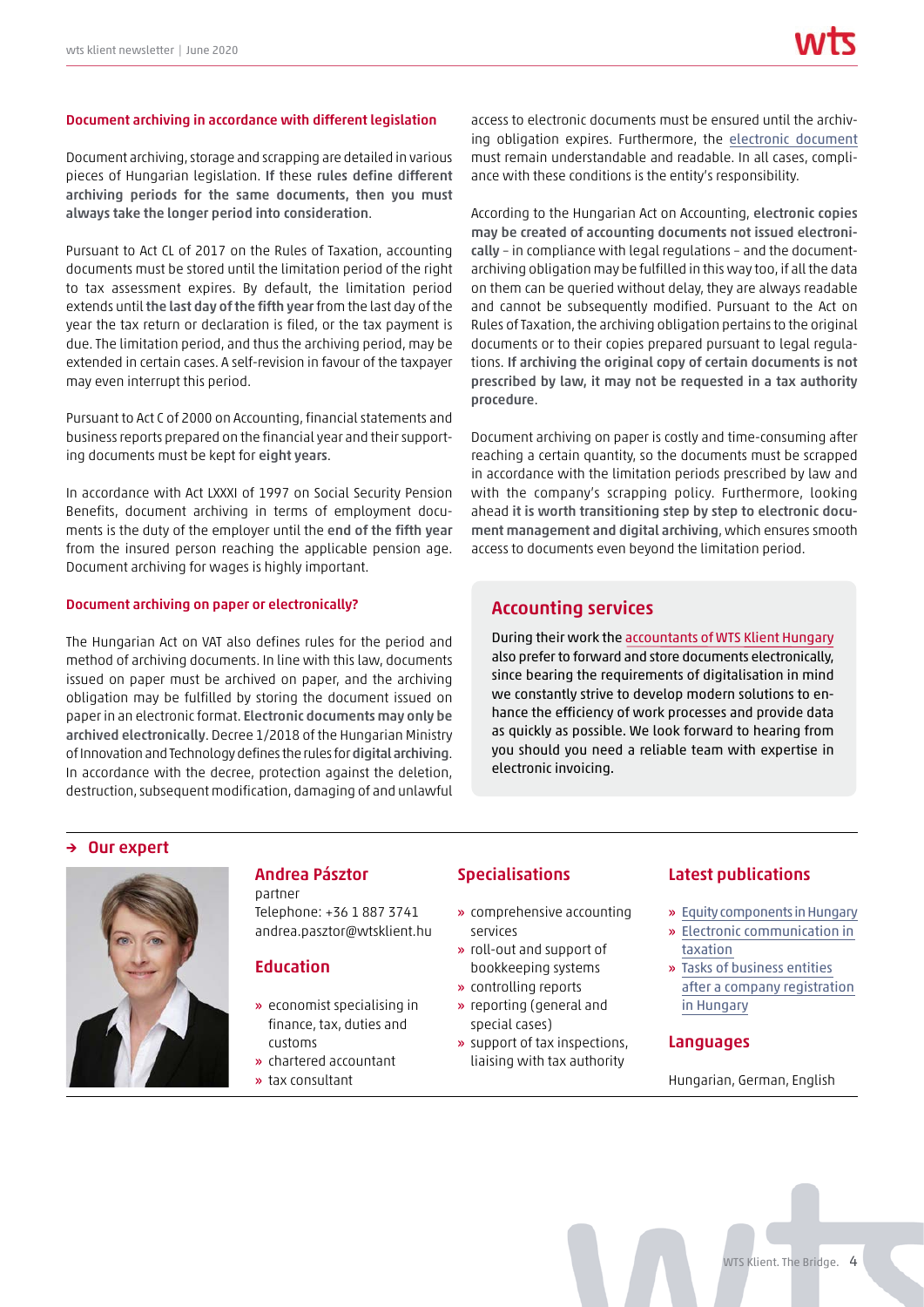#### DAC6 data reporting deadlines may be extended by six months

Approval of Hungarian bill still expected in June

#### Author: **Gábor Németh**

gabor.nemeth@wtsklient.hu



On 3 June the permanent members of the European Council accepted the proposal of the European Commission that DAC6 data reporting deadlines pertaining to cross-border arrangements introduced by Council Directive (EU) 2018/822 would be extended by six months.

#### **DAC6 data reporting deadlines at EU level**

As we already [reported](https://wtsklient.hu/en/2019/11/05/dac6/) earlier, the DAC6 regulation is designed to identify and map profit-shifting practices as well as aggressive and potentially aggressive tax planning arrangements associated with transactions and structures that span across more than one jurisdiction and are based on the differences between tax regulations in the affected states. Under this regulation, cross-border arrangements which display certain potentially aggressive tax planning "hallmarks" must be reported.

In accordance with the EU proposal accepted on 3 June, the DAC6 data reporting deadlines would be modified as follows:

- **→** The **reporting deadline for** *"historical"* **transactions** realised between 25 June 2018 and 30 June 2020 would be shifted from 31 August 2020 to **28 February 2021**; while
- **→** for arrangements made available **as of 1 July 2020** and for transactions where the first execution steps are taken after 1 July 2020, the (first) data reporting deadline would change from 31 July 2020 to **31 January 2021**.

For the new DAC6 data reporting deadlines above to take effect, the European Council must approve the modification of the DAC6 directive, which the European Parliament must express an opinion on. All this is expected by the end of June; EU Member States may only transpose the appropriate modifications into their legislation thereafter.

#### **Hungary has already submitted the bill**

In Hungary the legislation transposing the DAC6 Directive into Hungarian law was approved in June 2019, with an effective date of 1 July 2020. Now, somewhat **ahead of EU legislative procedures**, Hungary has already submitted a proposal on the six-month extension of the DAC6 data reporting deadlines as part of the bill laying down the grounds for the 2021 Hungarian central budget on 2 June 2020, **the approval of which is still expected in June**. continued on page 6

#### **Tax consulting**

Establishing and maintaining procedures in line with DAC6 has to be one of the main goals going forward for all companies that are part of a multinational group. In all cases, the relevant arrangements and transactions need to be comprehensively examined from both legal and taxation perspectives to identify transactions with a potential reporting obligation. Should you wish to entrust such a review to an expert, please do not hesitate to contact the [tax consultancy team at WTS Klient Hungary.](https://wtsklient.hu/en/services/tax-consulting/) We will be happy to assist you.

www.wtsklient.hu 5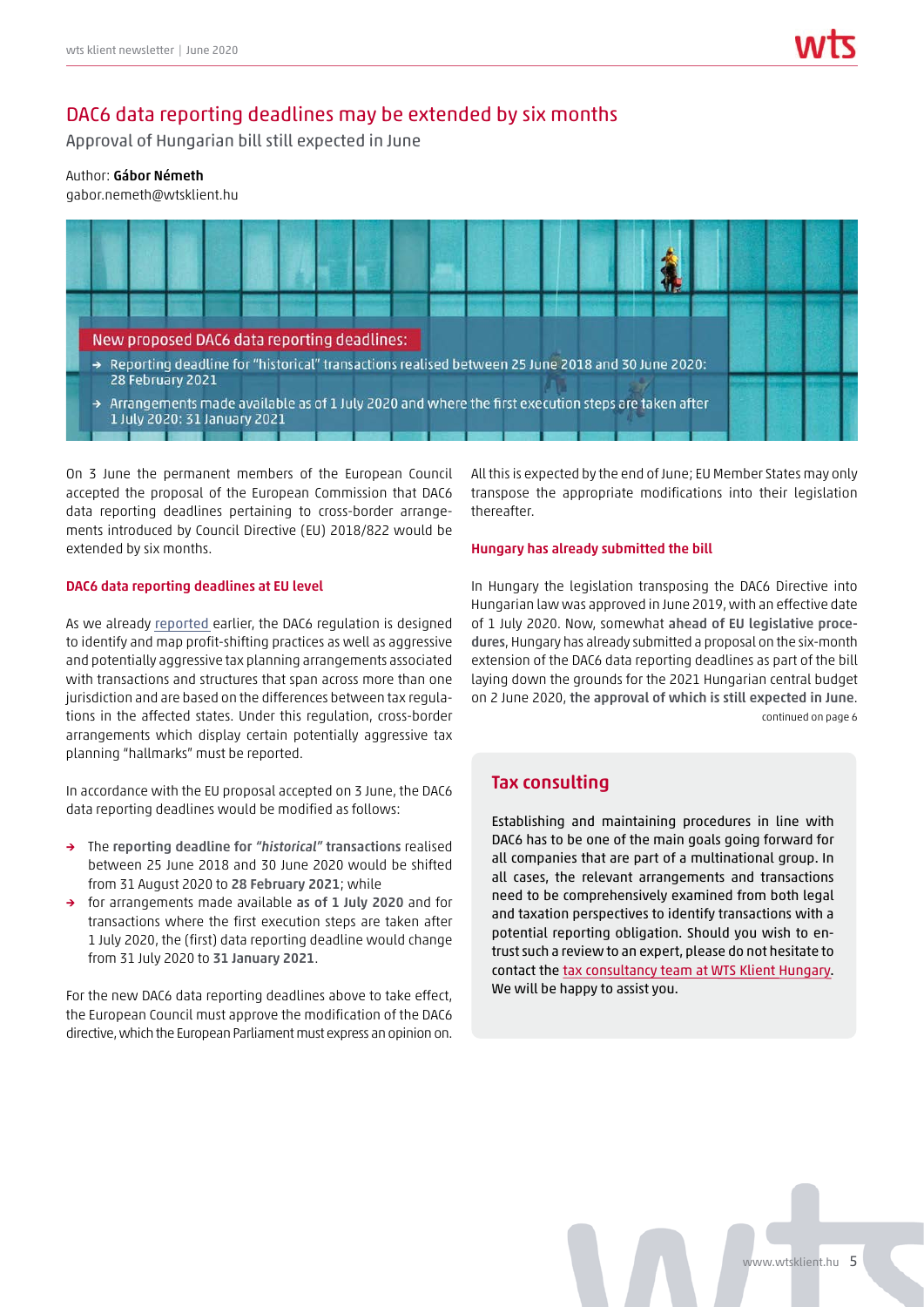Despite the fact that businesses are expected to receive a sixmonth extension on the reporting of their DAC6 transactions due to the economic situation as a result of the [coronavirus pandemic](https://wtsklient.hu/en/publications/coronavirus/), **it is crucial that transactions potentially subject to the reporting obligation are assessed as soon as possible and the necessary**

**internal procedures are developed**. This is especially true for companies operating as part of a multinational group where, among other things, intra-group financing transactions and services among group members may be affected from DAC6.

#### **→ Our expert**



**Gábor Németh**

supervisor Telephone: +36 1 881 0606

gabor.nemeth@wtsklient.hu

#### **Education**

- **»** tax advisor
- **»** lawyer

#### **Specialisations**

- **»** tax consulting in all types of taxes
- **»** tax due diligence and transactional tax structuring
- **»** value added tax planning (supply chain management)
- **»** compliance services in VAT and PIT matters
- **»** tax authority inspections, tax litigation

#### **Latest publications**

- **»** [DAC6 you might be affected,](https://wtsklient.hu/en/2019/11/05/dac6/) even if you wouldn't think so
- **»** [New interest deduction limi](https://wtsklient.hu/en/2019/04/16/new-interest-deduction-limitation-rules/)tation rules in Hungarian corporate taxation

#### **Languages**

Hungarian, German, English